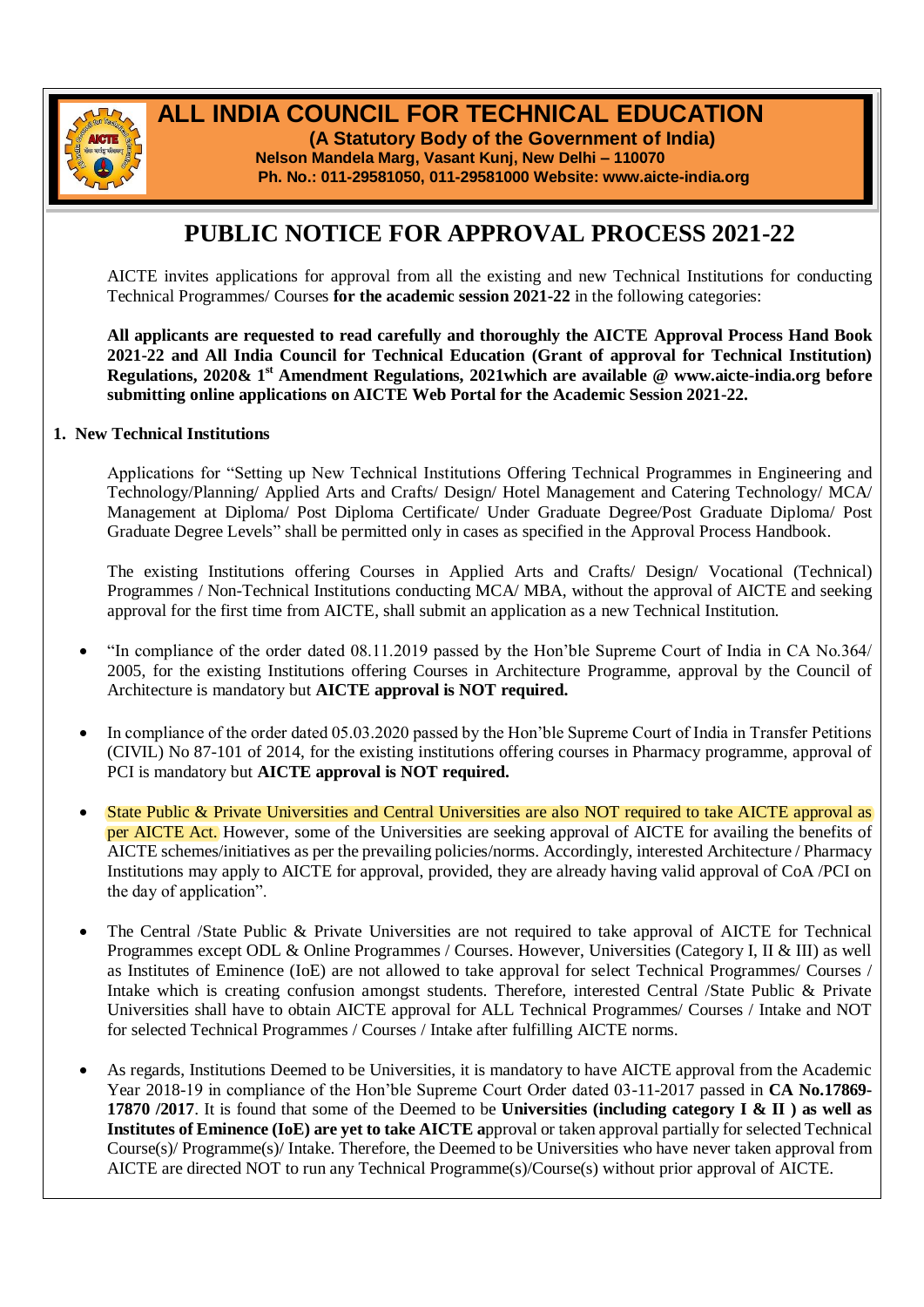**Note: Application for partial approval of any Programme(s) / Course(s) / Intake at any level shall NOT be permitted. If it is noticed that a University/ Institutions Deemed to be University has taken any such partial approval, they are liable for penal action.**

#### **2. Existing Technical Institutions**

- Applications from Existing Technical Institutions offering Technical Programmes in Engineering and Technology/ Planning/ Applied Arts and Crafts/ Design/ Hotel Management and Catering Technology/ MCA/ Management at Diploma/ Post Diploma Certificate/ Under Graduate Degree/ Post Graduate Diploma/ Post Graduate Degree Levels affiliated to University/ Board or Standalone Institutions for
- Extension of Approval based on Self-Disclosure
- Introduction/ Continuation of seats for Non Resident Indian(s)
- Change of Site/Location
- Conversion of Diploma Level into Degree Level and vice-versa
- To start new Programme/ Level in the existing Institutions
- Merger of Institutions under the same Trust/ Society/ Company operating in the same Campus or City
- Extension of Approval of the existing Institutions after a break in the preceding Academic Year/ Restoration of Intake
- Introduction/ Continuation of supernumerary seats for Foreign Nationals/ Overseas Citizen of India (OCI)/ Children of Indian Workers in Gulf Countries
- Conversion of Women's Institution into Co-ed Institution and vice-versa
- Increase in Intake/ Additional Course(s)
- Introduction of Integrated/Dual Degree Course
- Closure of the Institution
- Introduction/ Continuation of Fellow Program in Management
- Change in the Name of the Course(s)/ Merger of the Courses/ Reduction in Intake/ Closure of Programme(s)/Course(s)
- Change in the Name of the Institution or Affiliating University/ Board or Type of Institution (Institution(s) converted into a University)
- Change in the Minority Status of the Institution
- Change in the Name of the Bank
- Change in the Name of the Trust/ Society/Company
- Extended EoA

- Collaboration and Twinning Programme between Indian and Foreign University/ Institution in the field of Technical Education, Research and Training
- Introduction of Vocational Courses
- Applications from the existing Institutions offering Technical Programmes at Diploma/ Under Graduate Degree and affiliated to Board/ University for seeking approval for Introduction/ Continuation of Vocational Education Programme(s) leading to Diploma / Degree in Vocational Education under NSQF.
- **Note : Institutions Deemed to be Universities offering Technical Programme(s) approved by the Council, falling under Category-I / II (as declared by UGC) shall have to submit an application to the Council indicating the increase in Intake in the Courses/New Course(s)in Emerging / Multidisciplinary areas. The Council shall be granting approval to those Programmes/ Courses. However, such Universities shall have to update the data in AICTE Web-Portal on annual basis and comply the norms and standards as specified by AICTE from time to time.**

 **Institutions Deemed to be Universities that have been recognized as an Institute of Eminence by the Ministry of Education, Government of India shall have to update the detail in AICTE Web Portal on annual basis and comply the Norms and Standards as specified by AICTE from time to time.**

### **3. Courses in Open and Distance Learning and / or Online Learning Mode.**

Applications from the Standalone Institutions/ Institutions Deemed to be Universities/ Universities for seeking approval for Introduction/ Continuation of Courses in Open and Distance Learning Mode and / or Online Learning Mode.